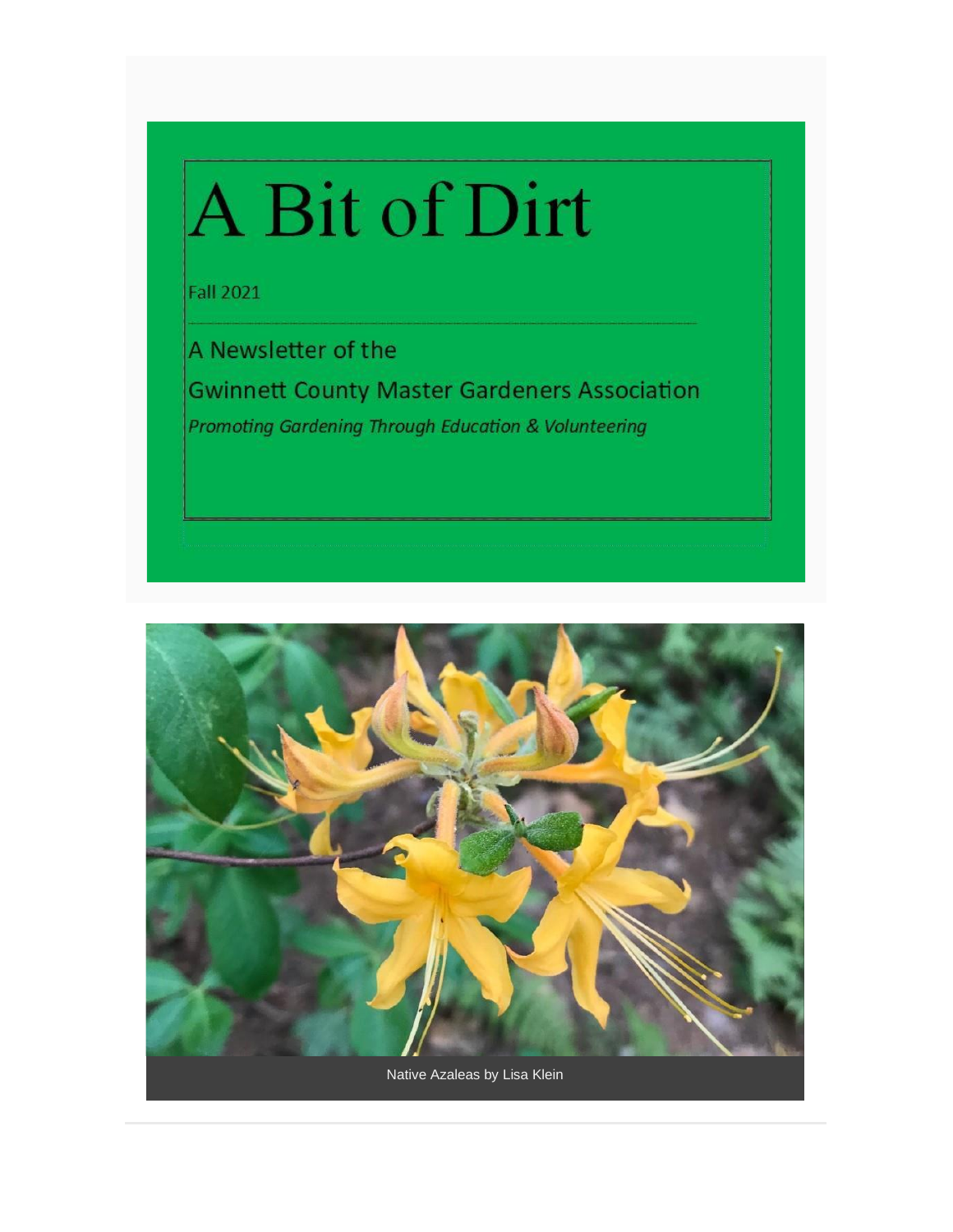#### **In This Issue ...**

From the Editor's Desk

Message from the President Carole Teja's Hypertufa Workshop Hospitality Report Birdhouses! Birdhouses! Birdhouses! Next GCMGA Meeting on Monday, Oct. 18th at Bethesda Fall Color - What to Plant Planting Bulbs in Containers S.E. Gwinnett Co-op Bit of Sunshine \*\*\*\*\*\*\*\*\*\*\*\*\*\*\*\*\*\*\*\*\*\*\*\*\*\*\*\*\*\*\*\*\*\*\*\*\*\*\*\*\*\*\*\*\*\*\*\*\*\*\*\*\*\*\*

### **From the Editor's Desk.**

Well, fall is finally here with it's beautiful blue skies, that little "nip" in the morning air and, of course, fall gardening. This time of year presents so many opportunities to get out in the garden when the temperature is more moderate. You can practice some of your propagation techniques like layering your rosemary bush (for the plant sale next spring). Pot up some bulbs for the holiday season or plant some shrubs now to give them all fall and winter to establish a good root system.

My favorite activity though is working in our Harvest Gwinnett Vines Community Gardens. There are a total of 9 Gwinnett County community gardens around the county where you can rent one or more raised beds for your own gardening and also help with the share beds where the produce is donated to a local food coop. It's still not too late to put in your own fall garden transplants (think broccoli, kale, collards, cabbage, lettuce, radishes, bok choi) that will thrive until December or longer.

We're trying to increase the potential for production in several different ways. (See "SE Gwinnett Food Coop" in this issue for more ideas.) First is succession planting where a crop is removed and replaced with another crop as soon as it is done. Our second planting of cucumbers, zucchini and summer squash is going gang busters as are all the brassica transplants. We put in a fall garden that will keep producing until December or later instead of "putting the garden to bed" now. We're making use of the chain-link fence around the community garden as a trellis for blackberries and as a site for perennial asparagus and blueberries (scheduled to go in next spring). We're growing up instead of out. Tomatoes, cucumbers, pole beans and sugar snap peas are grown on bamboo poles or trellises to conserve space and make picking easier (you know, our backs aren't getting any younger). We're establishing a pollinator and herb garden along the fence too to draw in the pollinators.

All that said, we still have our challenges. Not all the raised beds have been rented since this is the first year for many of the community gardens and people may not be aware of them yet. If you're interested, you can get a discount on the rest of this garden year, October through March, for \$20 instead of the regular \$35 annual rental fee for April through March. [\(application\)](https://gwinnettmastergardeners.us19.list-manage.com/track/click?u=714bdefef4a5e5b8e1fb78c0c&id=e239c6de64&e=eb08b8c5f4) Most of our gardeners are "newbies"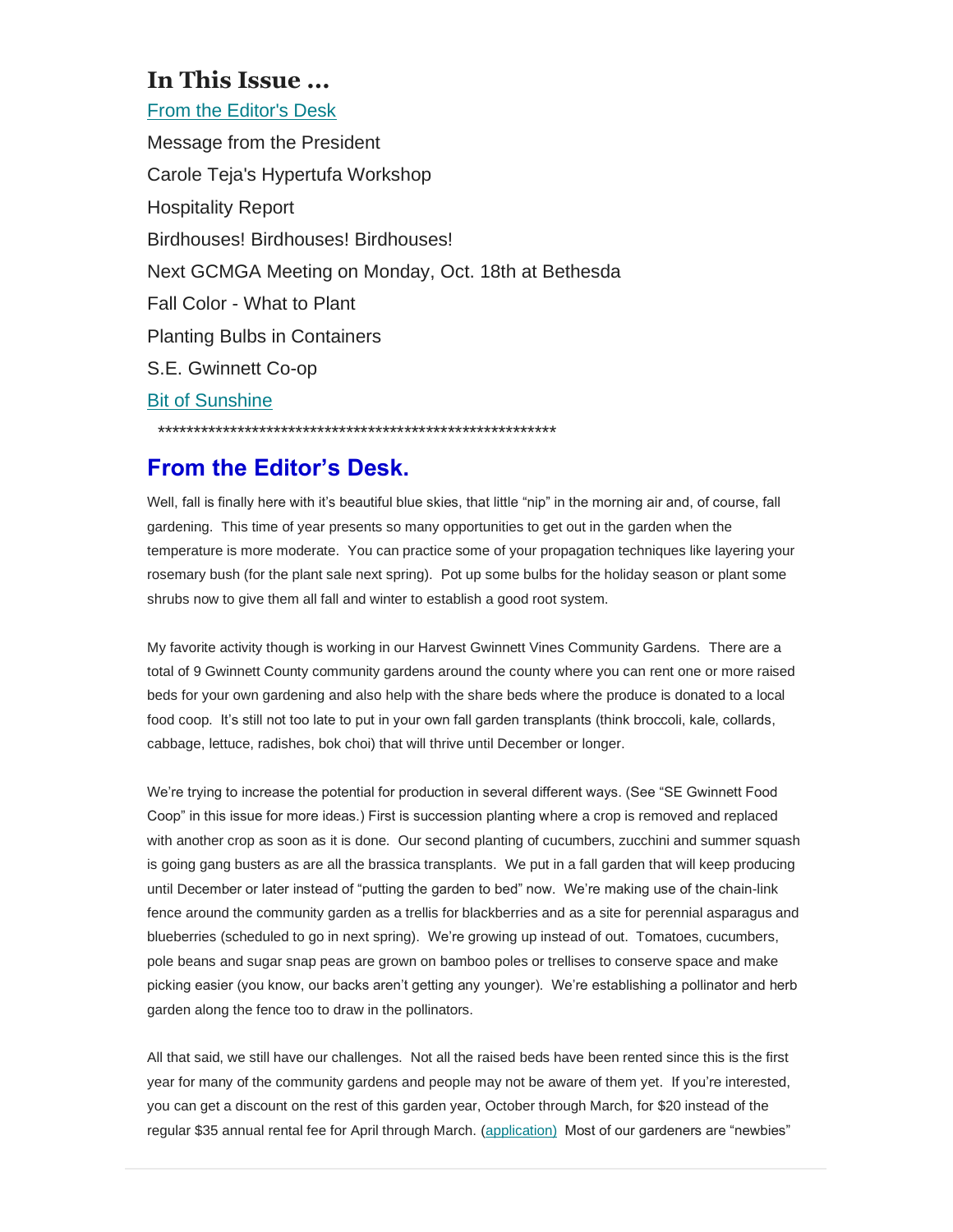too so that gives our two Master Gardeners (**Becky Wolary and me**) a chance to share some of our gardening knowledge. The community gardens and share gardens are organic so that presents a challenge controlling garden pests and diseases (hand squishing is the "go to" control). I'm learning a lot about pest recognition and alternative methods of control. Come out to the Vines Community Gardens, 3500 Oak Grove Rd. in Loganville on Sat. Oct. 23, 9 am for an tour of the gardens and a little talk on "Fall Gardening."

It's very satisfying to see these lush beds develop into what may be a year-round garden that produces hundreds and hundreds of pounds of produce for the Southeast Coop.



Harvest Gwinnett Vines Community Gardens

Happy Fall!

**Shirley Bohm**, MGEV Editor, *Bit of Dirt*

### **Message from the President**

It has been an amazing summer with many events returning like the American Hydrangea Society Garden Tour, our own plant sale, and gardens reopening as folks get vaccinated. GCMGA returned to live meetings in August. Bethesda Senior Center is welcoming us back on our usual third Monday of the month. According to Gwinnett County rules, we cannot do our usual potluck dinner. We'll have our social time together starting at 6:30 PM then our meeting will begin at 7:00 PM. We'll ask anyone not vaccinated or that is fragile to please wear a mask.

**Ann Langley** and her committee are working hard on our Facebook page and **Krystal Lowell** is working on our new Instagram account. **Ann** and **Krystal** are thinking of interactive activities and contests for both platforms – more information to come. Ann is also looking for a replacement chair as her business is growing and she'd like to step back to being on the committee not leading it. Please contact Lynda or Ann if you can help take on this fun task.

Gardening is continuing to expand its grip on many new people. Please share any articles or posts you see on our Gwinnett Master Gardener Facebook page on your own pages. We want to increase our FB traffic to share more scientifically sound gardening information with more people. You can post on the FB page as well and share pictures and links to scientific articles you find useful. Be sure to include a comment as to why you found the article interesting or tell folks the story behind the picture. If you are traveling this fall visiting gardens, parks, or other natural areas feel free to share pictures with your GCMGA family.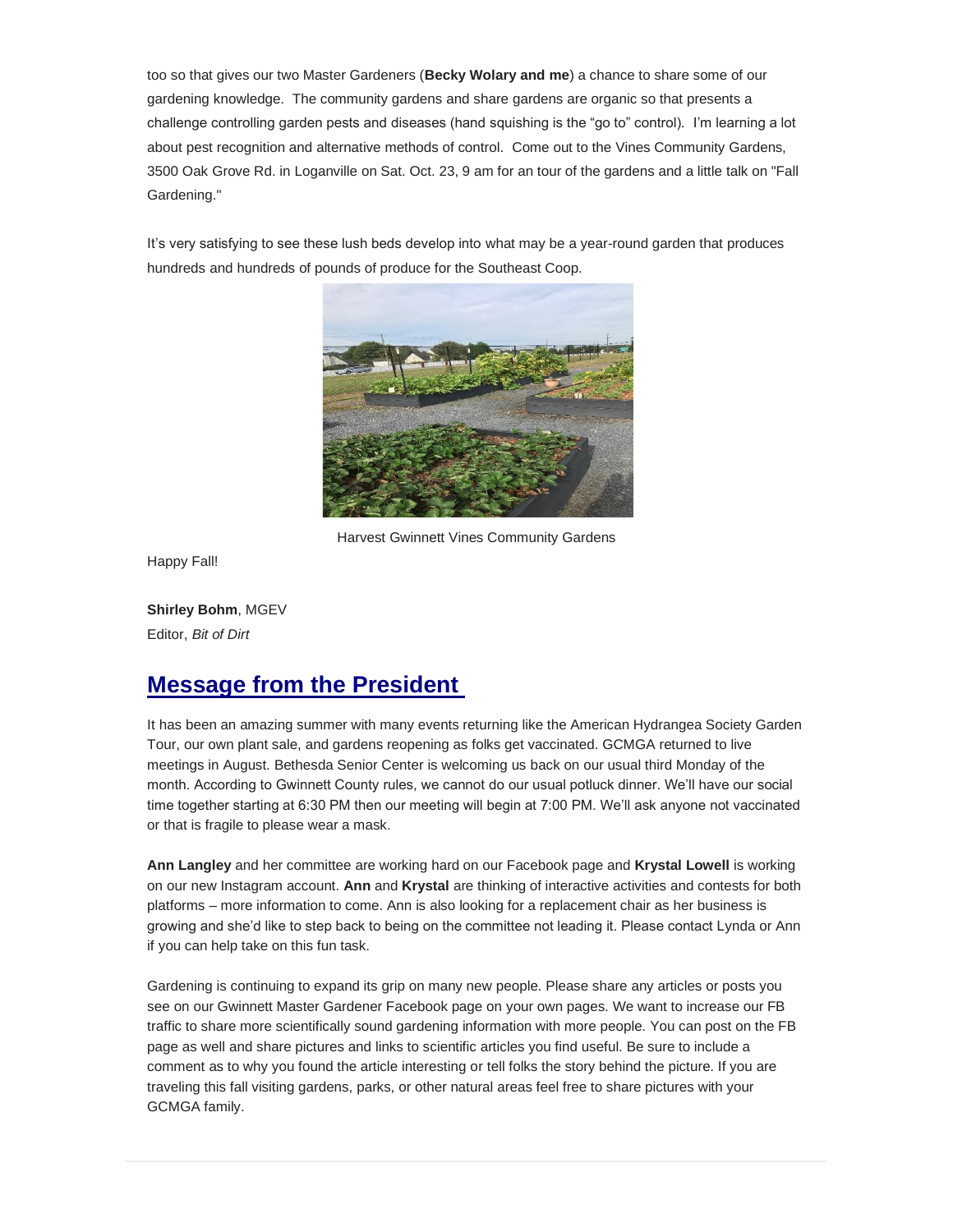I'm still enjoying the concurrent sessions from the International Master Gardener virtual conference. SO much knowledge out there. Went to our state GMGA conference in Augusta. I hope many of you had an opportunity to see it.

The 2021 Great Georgia Pollinator Census in August was amazing. The data is starting to come in and is fascinating. Check out the results at: [https://ggapc.org/](https://gwinnettmastergardeners.us19.list-manage.com/track/click?u=714bdefef4a5e5b8e1fb78c0c&id=9e7940f6c1&e=eb08b8c5f4)[.](https://gwinnettmastergardeners.us19.list-manage.com/track/click?u=714bdefef4a5e5b8e1fb78c0c&id=e67818fcf9&e=eb08b8c5f4)

My front yard veggie garden did fairly well, and the peppers are still producing. The best thing is that we're on our third brood of monarch larvae. The plants are looking pretty rough, but the caterpillars do not seem to care. Am trying to get fall seeds in the ground and I have a new load of plants from the Hall County MG Expo to plant. Great native plant nurseries were represented there.

I'm also in the middle of Gwinnett Extensions Master Naturalist class with 5 other GCMGA members! We're learning so much not the least of which is how amazing the park system is in Gwinnett. If demand is sufficient, **Tim Daly** will be offering again next year. I highly recommend it!

I hope everyone is having a chance to get together with friends and family. I can't wait for our October meeting and hearing from **Jackie Daniell** about the South Gwinnett Coop Garden!!!

Happy Fall to ALL!!!

Cheers,

**Lynda Pollock, MGEV,** President GCMGA

\*\*\*\*\*\*\*\*\*\*\*\*\*\*\*\*\*\*\*\*\*\*\*\*\*\*\*\*\*\*\*\*\*\*\*\*\*\*\*\*\*\*\*\*\*\*\*\*\*\*\*\*\*\*\*\*

#### **Carole Teja's Hypertufa Workshop.**

We had 16 Master Gardeners gather to learn the fine art of Hypertufa from **Carole Teja** on September 22. The informative demonstration was held in the second-floor conference room of the Extension Office building.



Hypertufa is intended as a manufactured substitute for natural tufa. Tufa is a slowly precipitated limestone rock and being very porous, it is favorable for plant growth. Hypertufa is made from Peat Moss, Pearlite and Portland cement and is popular for making garden ornaments, pots and landforms. Because it is relatively light, compared with terracotta or traditional concrete, Hypertufa can withstand harsh winters (down to −22 °F).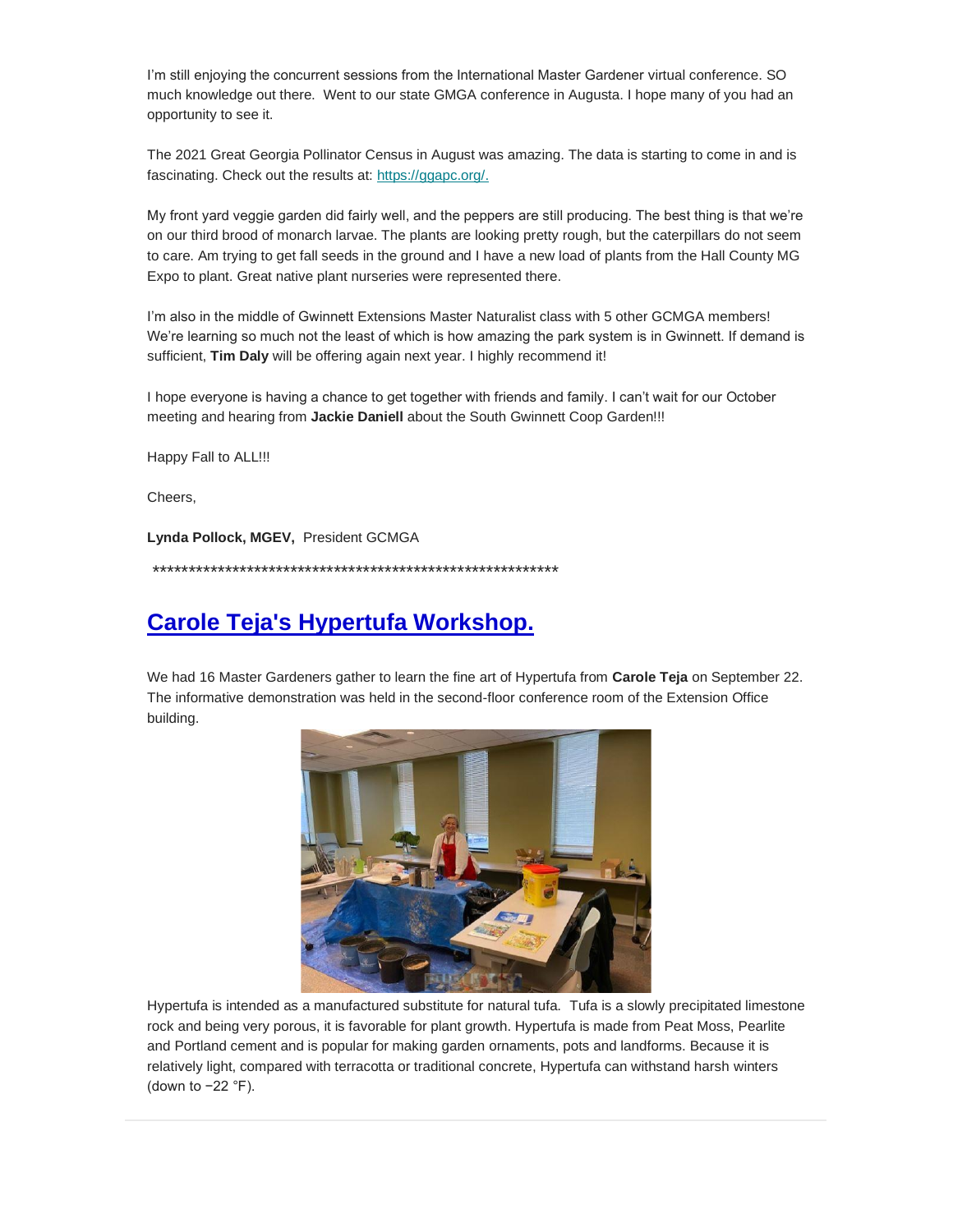

**Carole** demonstrated how to make forms from re-inforced cardboard boxes, bowls and the large plant leaf of an Elephant Ear. Once the Hypertufa material is formed, it must cure 4-5 days without moving. Then, **Carole** recommends aging 3-4 months to leach out the lime from the cement before plants the Hypertufa trough, leaf or other structure.

**Tim Mullen** graciously offered his backyard and garage for the hands-on portion of the workshop which was held on October 13, the rain date.

We all had fun getting our hands in Hypertufa!!

Workshops of this nature are open to all members and friends of GCMGA who are current on their membership and dues. Registration is required. Workshops fall under Education and the current Chair is **Jessica Miller**.

If you have an idea for an Educational Workshop, please contact Jessica at [jessicamiller007@comcast.net](mailto:jessicamiller007@comcast.net) and let her know your idea. We are always looking for fun ways to learn!

Submitted by **Jessica Miller,** Publicity Committee Chair

\*\*\*\*\*\*\*\*\*\*\*\*\*\*\*\*\*\*\*\*\*\*\*\*\*\*\*\*\*\*\*\*\*\*\*\*\*\*\*\*\*\*\*\*\*\*\*\*\*\*\*\*\*\*\*\*\*

### **Hospitality Committee Report.**

Our Master Gardener Appreciation Picnic was held on September 20<sup>th</sup>. As usual, it was an excellent time with good food, great fellowship, beautiful decorations and fun for all even though the weather wasn't wonderful. Thanks to all who braved the weather. Putting together an event like this takes a lot of work by many people. Thanks to **Liz Tarver** for putting together the beautiful flower arrangements; to **Suzi Chaapel, Jean Patterson, Maggie Howze, Deborah Duello** for getting everything ready (covering the tables, organizing the food and cleaning up); to **Margaret Molyson** for the fun bingo game, and to **Karen McGinty** and **Lynda Pollock** for picking up the food. We couldn't have done it without all this help.

The Hospitality Committee is always looking for new people to join the committee. If you want some more hours, come be a member of our team. Responsibilities of the committee are to arrive at meetings around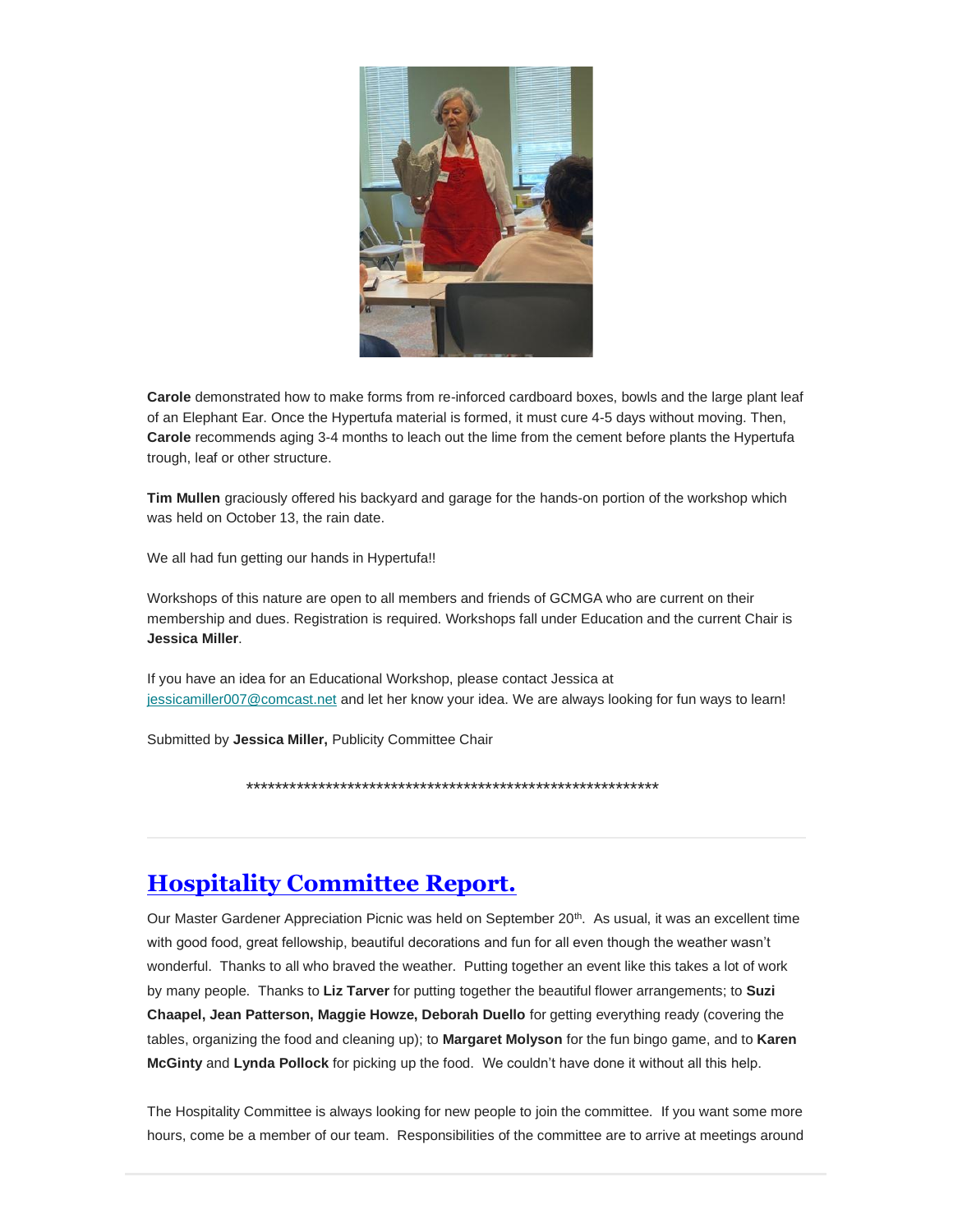5 PM, set up tables, put out paper goods, make flower arrangements and other decoration for special events, help put out food and drinks and clean up.

Submitted by **Alice Verner**, Hospitality Committee Chair

\*\*\*\*\*\*\*\*\*\*\*\*\*\*\*\*\*\*\*\*\*\*\*\*\*\*\*\*\*\*\*\*\*\*\*\*\*\*\*\*\*\*\*\*\*\*\*\*\*\*\*\*\*\*\*\*\*\*\*\*\*\*\*\*

# **Birdhouses! Birdhouses! Birdhouses!**



It was a fun morning! Several gathered at the Mary Kistner Center to build bluebird houses. **Carol Hassell**, on behalf of Georgia Piedmont Trust, had applied to the 2021 GCMGA grant program and been awarded monies to build these. **Carol**, **Karen McGinty**, **Becky Wolary** and GPLT folks – **Rebecca Spitler** and **Terry Dempsey** joined **Carol** to build these houses. **Terry**  was the work working whiz and these houses went together quickly and 38 houses were put together. Two will stay at the Kistner Center and the others will be distributed upon request from members to our school gardens and Gwinnett County Parks. Contact Martha Whitman for details.

Submitted by **Becky Wolary,** MGEV

\*\*\*\*\*\*\*\*\*\*\*\*\*\*\*\*\*\*\*\*\*\*\*\*\*\*\*\*\*\*\*\*\*\*\*\*\*\*\*\*\*\*\*\*\*\*\*\*\*\*\*\*\*\*\*\*\*\*\*\*\*\*\*\*\*

# **Next GCMGA Meeting on Monday, Oct. 18th.**

The next meeting of the Gwinnett County Master Gardeners Association will be held on Monday, October 18, 2021 at Bethesda Senior Center with **Jacquelyn Wilson Daniell** presenting "Vegetable Gardening at the S.E. Gwinnett Co-op Garden."

**Jackie** has had a life-long love of gardening which she credits to her family and especially time spent with her maternal grandparents on their farm in Greensboro, GA. She grew up in Atlanta, completed her undergraduate degree in Business Administration-Finance and received her MBA, both from Georgia State University. After a 40+ years in banking, she ditched the suit, pearls and briefcase for jeans, tee-shirt, and garden tools. **Jackie** began volunteering at the S.E. Gwinnett Co-op Garden and completed the MGEV program in the class of 2017. She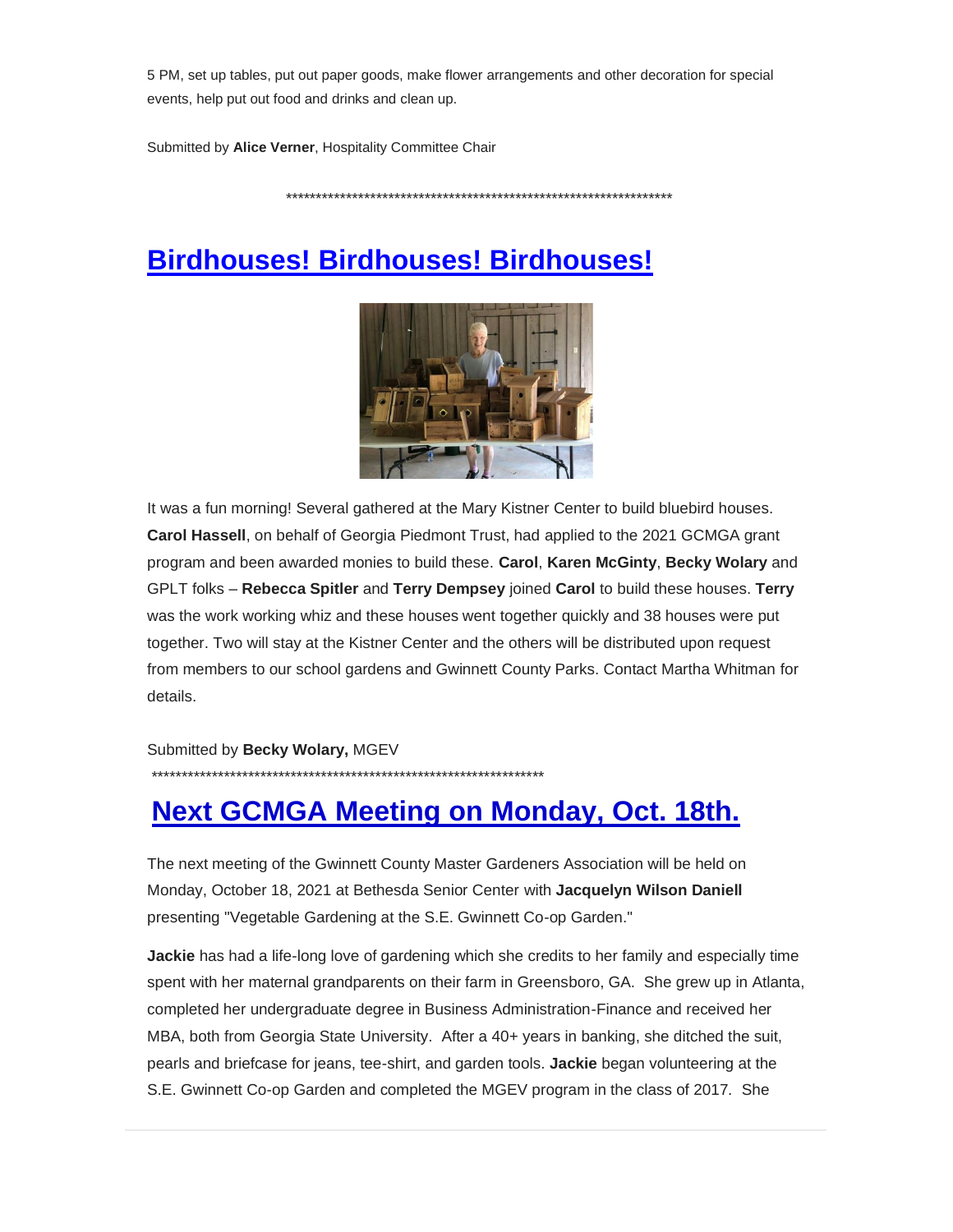currently is the project leader for two MGEV projects: the S.E. Gwinnett Co-op Garden and the SUMC Dirt Buddies.

**Description of Program:** To provide an example of how one MGEV vegetable garden is managed and operates during the year. Vegetable gardening is not just about planting and harvesting. The program will outline the process of planning, soil, plants and seed quality, research and resources used, timing, preparation of beds and planting, importance of maintenance and sanitation, plant problems and Co-op solutions to Integrated Pest Management (IPM), harvesting, and crop change-over. Discussion will include production and expense tracking, pollinator beds and future projects.

GCMGA meets on the third Monday at The Bethesda Senior Center, 225 Bethesda Church Road, Lawrenceville, GA 30044.

You are welcome to join us for social time at 6:30, otherwise, come for the program at 7 p.m.

Please check our web site for updates and cancellation info [www.gwinnettmastergardeners.com.](mailto:www.gwinnettmastergardeners.com)

**Jessica Miller**, GCMGA Publicity Chair \*\*\*\*\*\*\*\*\*\*\*\*\*\*\*\*\*\*\*\*\*\*\*\*\*\*\*\*\*\*\*\*\*\*\*\*\*\*\*\*\*\*\*\*\*\*\*\*\*\*\*\*\*\*\*\*\*\*\*\*\*

## **Fall Color - What to Plant.**

Now is a good time to look around at what is colorful in our natural surroundings and to get ideas for what to plant this fall in our yards and in the garden spaces we tend as master gardeners.



Sourwood

Starting from the top, trees are foremost in everyone's mind when it comes to fall color. One of the most impressive trees we see especially as we take drives to North Georgia is the Sourwood (*Oxydendrum arboreum*). Its leaves are hard to miss with their dark red hue this time of year. They are also one of the first of our deciduous trees to turn color in the fall. Another colorful tree we may notice is Sassafras (*Sassafras albidum*). Its leaves turn shades of yellow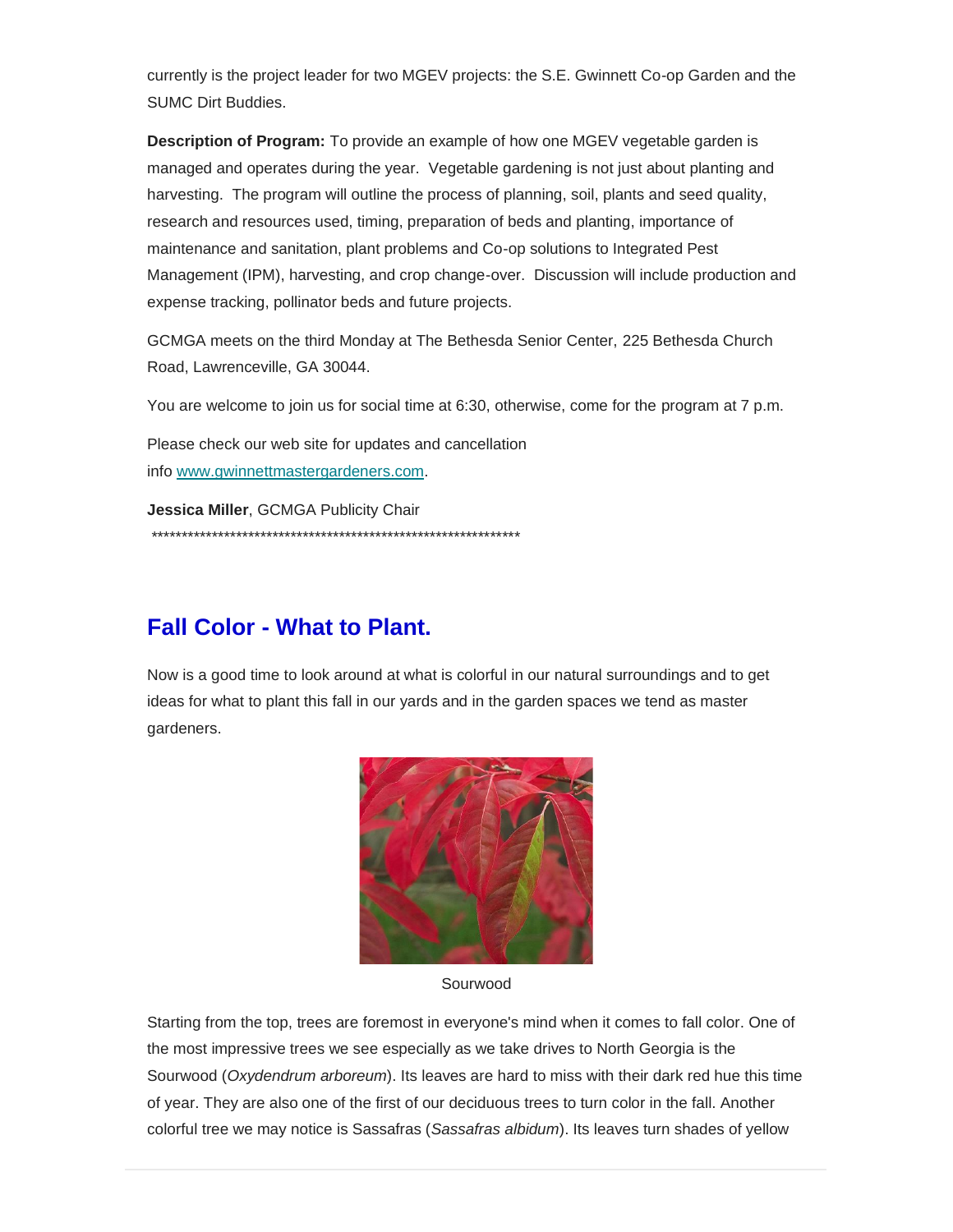to orange to red before falling. Hickories can be counted on for their yellow leaf color throughout fall and into winter. Scarlet Oak (*Quercus coccinea*) is probably our most colorful oak species with its deep red leaves, but other oak species can also be counted on to display a range of fall leaf color. Finally, let's not leave out maples. Chalk Bark Maple (*Acer leucoderme*) is what is native to my back yard in Gwinnett County. But we are also in the native range here for Red Maple (*Acer rubrum*).



Sassafras

Moving on to shrubs, one with unexpected fall leaf color is the Blueberry (*Vaccinium* sp.). It can provide a bit of red foliage in the understory when its leaves start to turn. It also tends to be one of the last to finally lose its colorful leaves in winter. Sumacs (*Rhus copallina* and *R.glabra*), Winged Sumac and Smooth Sumac, may not be well behaved enough for the typical suburban yard, but if you have a place where you don't mind its running habit, it too can be a colorful understory plant. My favorite plant for understory color is the Maple Leaf Viburnum (*Viburnum acerifolia*). When I first saw it on a plant rescue with the Georgia Native Plant Society in Grayson, I was taken by its peachy orange fall foliage. It grows in colonies, so if you know someone who has it, they may be able to share a start with you. And let's not forget how the leaves of Oakleaf Hydrangea (*Hydrangea quercifolia*) change colors each fall.

Vines too add to the color we are able to enjoy in fall. Virginia Creeper (*Parthenociccus quinquefolia*) if allowed to climb trees or even if allowed to sprawl will turn a deep shade of red as it senesces. Muscadines (*Vitis rotundifolia*) with their yellow leaves will be easy to spot growing in trees along the highway as you drive down the highway in and around Atlanta after Summer has ended.

Moving on from leaf color now to flower color, we can enjoy a range of colors at ground level. Most obvious is Goldenrod (*Solidago* sp.) There are many species of Goldenrod from the rambunctious Canada Goldenrod (*S. canadensis*) to the more manageable Gray's Goldenrod (*S. nemoralis*) and Showy or Slender Goldenrod *(S. erecta*). Then too there is the popular Rough Goldenrod (*S. rugosa*). Asters also come into their own with the change of seasons. One of the most reliable for our area is New York Aster (*Symphyotrichum novi-belgii*) with its bright purple blooms. A less common species, but one certainly worthy of planting here in our state is the Georgia Aster (*Symphyotrichum georgianum*). Going back to yellow flowering plants in our area, the Stone Mountain Daisy (*Helianthus porteri*) that the Yellow Daisy Festival is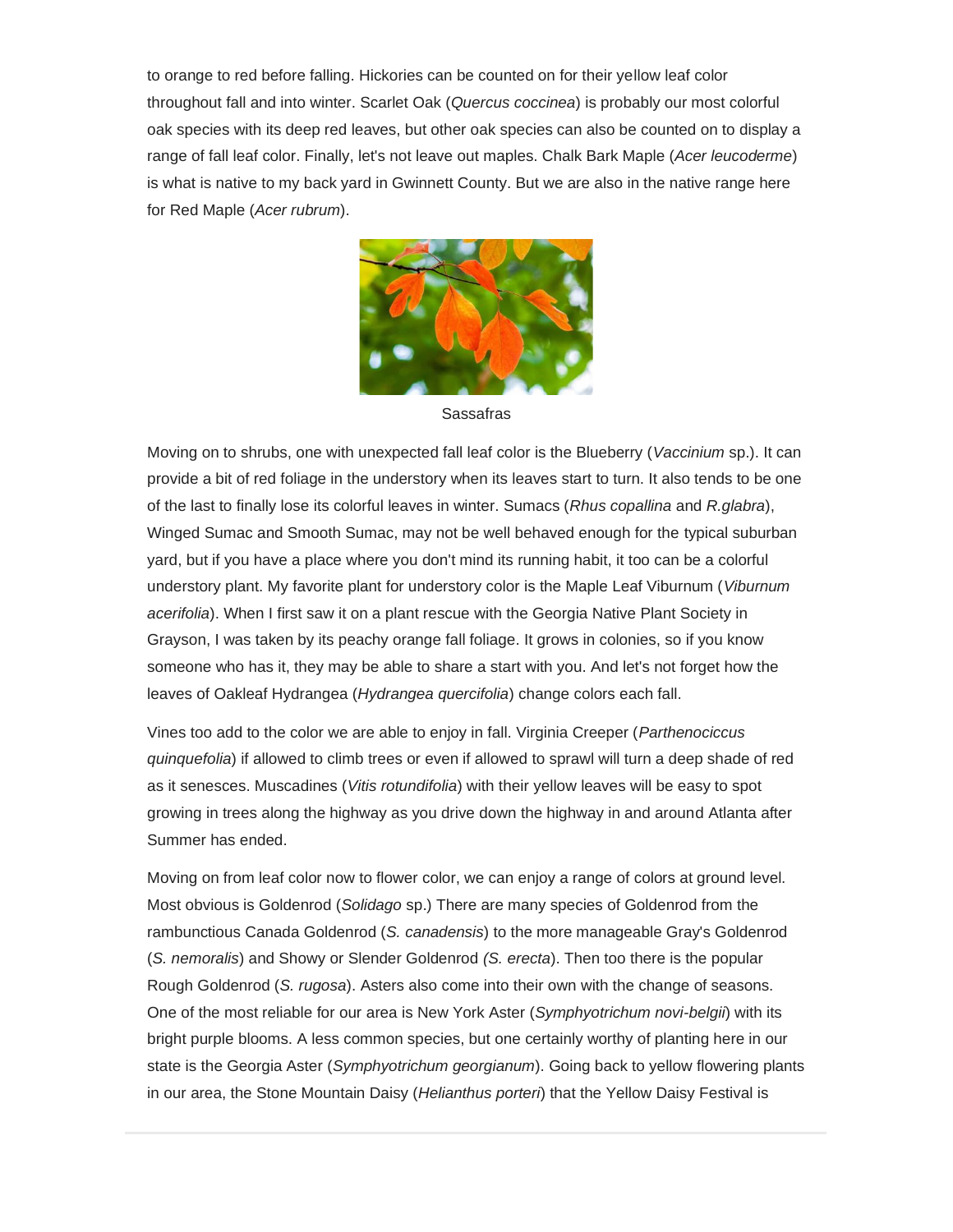named for is quite easy to grow in a sunny preferably rocky spot. It hates competition, so plan to keep its area well weeded. It will reseed freely and come back each year if it likes where it is.

As the days grow shorter and cooler, remember that fall is the best time to plant. So, go out and add some plants with fall color to your yard and to the public gardens and natural spaces that you tend!

Submitted by **Jane Trentin,** MGEV

\*\*\*\*\*\*\*\*\*\*\*\*\*\*\*\*\*\*\*\*\*\*\*\*\*\*\*\*\*\*\*\*\*\*\*\*\*\*\*\*\*\*\*\*\*\*\*\*\*\*\*\*\*\*\*\*\*\*\*\*\*\*\*

## **Planting Bulbs in Containers.**

Planting tulips, daffodils and other bulbs in containers mimics inground planting. Growing bulbs in a pot is eye-catching, portable and protected. First though, here is some "bulb lingo."

- Tunic a thin, dry covering on a bulb that helps keep them from drying out.
- DN stands for double-nosed and tells you how many bulbs are attached together.
- DNII stands for two flowering-sized bulbs attached together
- Basal plate the flattened end of a bulb where the roots emerge and the end that goes down when planted.

Choose heavy, firm, disease-free bulbs with tunic in place. You may not be able to plant bulbs as soon as they are available in the store. If bulbs are planted when soil temperatures are above 60 $^0$ , they may start sending growing tips up through the soil too soon. An exception is grape hyacinth which does sprout leaves naturally as soon as it is planted.



grape hyacinths

The rule of thumb is to plant a bulb at a depth equal to three times the bulb's height whether in the ground or in a pot. Check the bulb's planting instructions. Plant a little more shallowly in heavy soil and in light, sandy soil, go deeper. Plant bulbs in the container so they are almost touching. Water the bulbs in, then cover with potting soil. For added protection against "critters" who eat your bulbs, add a round of wire mesh with a little more soil on top. Follow with mulch to help maintain an even soil temperature. Place the pots in an unheated garage to protect them from a freeze and thaw cycle which could damage the bulbs. You won't need to water until spring. Check on your pots in early spring and water lightly when shoots begin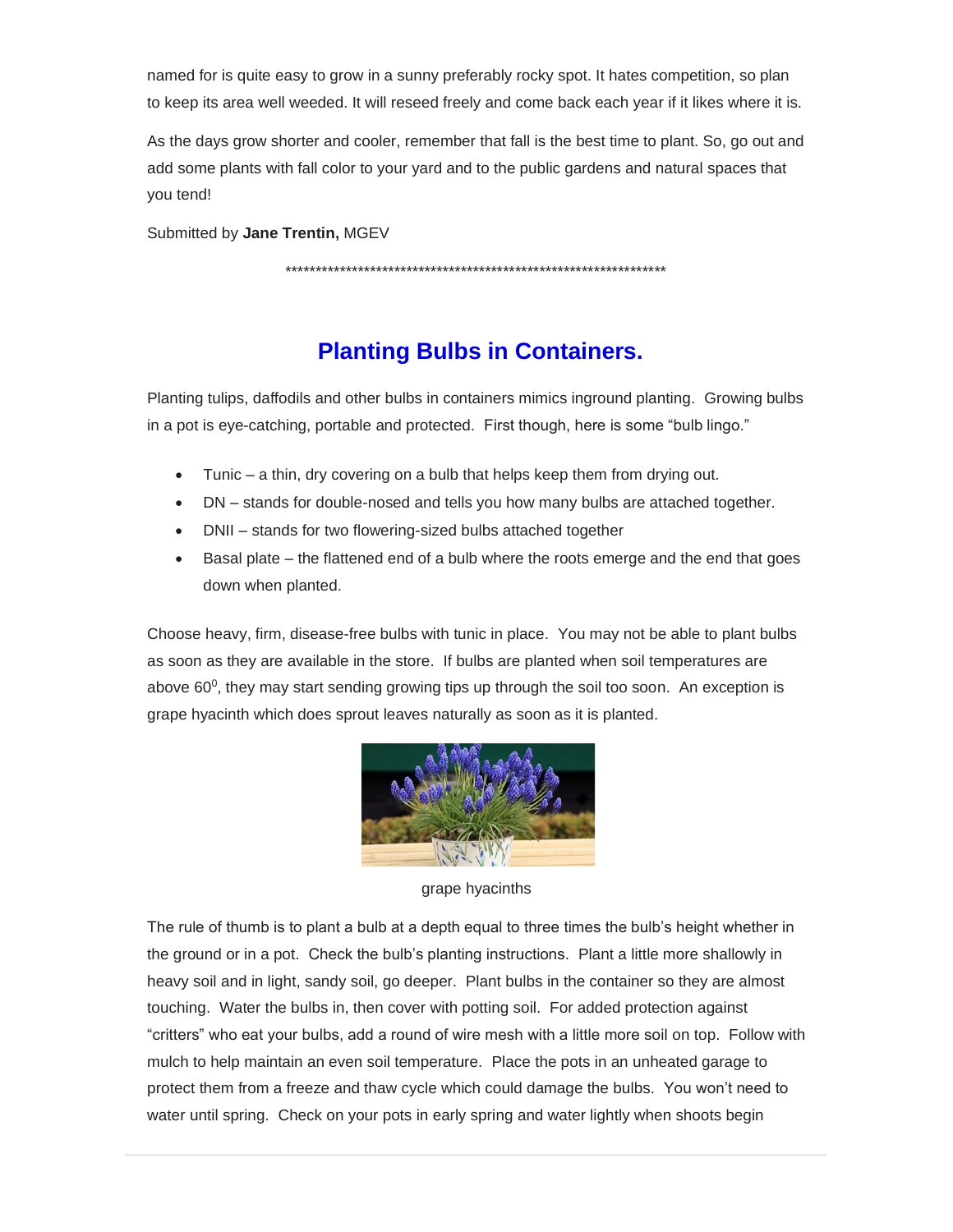peeking above the surface. Then bring them out into the sun. Water as you would any container plant. You can transplant them into your garden after the blooms have faded or compost the bulbs and start anew next fall.



Forcing bulbs in a container

It is easy to force bulbs to bloom indoors by growing them in a dish. This can be done with crocus, amaryllis, hyacinth, narcissus, scilla and tulips. Select the largest bulbs available that are firm and not withered, diseased or rotted. Choose a bulb pot (shallow clay pot with drain holes). The best time to pot up bulbs is October or November. Forcing bulbs involves planting the bulbs just below the soil surface (potting mix is fine) with their tips peeking out. The exception would be hyacinths and paperwhites which can easily be grown in water alone. Plant bulbs so that they almost touch and water lightly. Place the pot in the dark at about  $40^0$  (in a refrigerator, root cellar or unheated garage) for 8-12 weeks. Don't let them freeze and don't let them dry out. After 8-12 weeks, a good root system should have developed. The shoots should be emerging from the bulbs. Put the pot in a cool, bright room and they will bloom in about a month. High temperatures and poor light will cause stretching and weak stems.

Don't forget that you can also force spring blooming shrubs such as plum, redbud, serviceberry, forsythia or cherry as well. Once you see buds forming on the shrub, flowers should open about two weeks after cutting.

Submitted by **Shirley Bohm, MGEV**

\*\*\*\*\*\*\*\*\*\*\*\*\*\*\*\*\*\*\*\*\*\*\*\*\*\*\*\*\*\*\*\*\*\*\*\*\*\*\*\*\*\*\*\*\*\*\*\*\*\*\*\*\*\*\*\*\*\*\*\*\*\*\*

### **Southeast Growers - Gwinnett Food Co-op.**

For folks who like extreme sports, you might try your hand at intensive gardening. You may not be risking life and limb, but timing is everything, and like extreme sports, it is part art, part science and lots of prayers. According to **Jackie Daniell**, Master Gardener Extension Volunteer (MGEV) and project leader for the Co-op Garden which produces fruits and vegetables for the Southeastern Gwinnett Cooperative Ministry in Grayson, when you are faced with raised beds and limited space to grow food crops you should be judicious in how you plan, schedule, and allot space in your garden. This is particularly important when you are trying to feed as many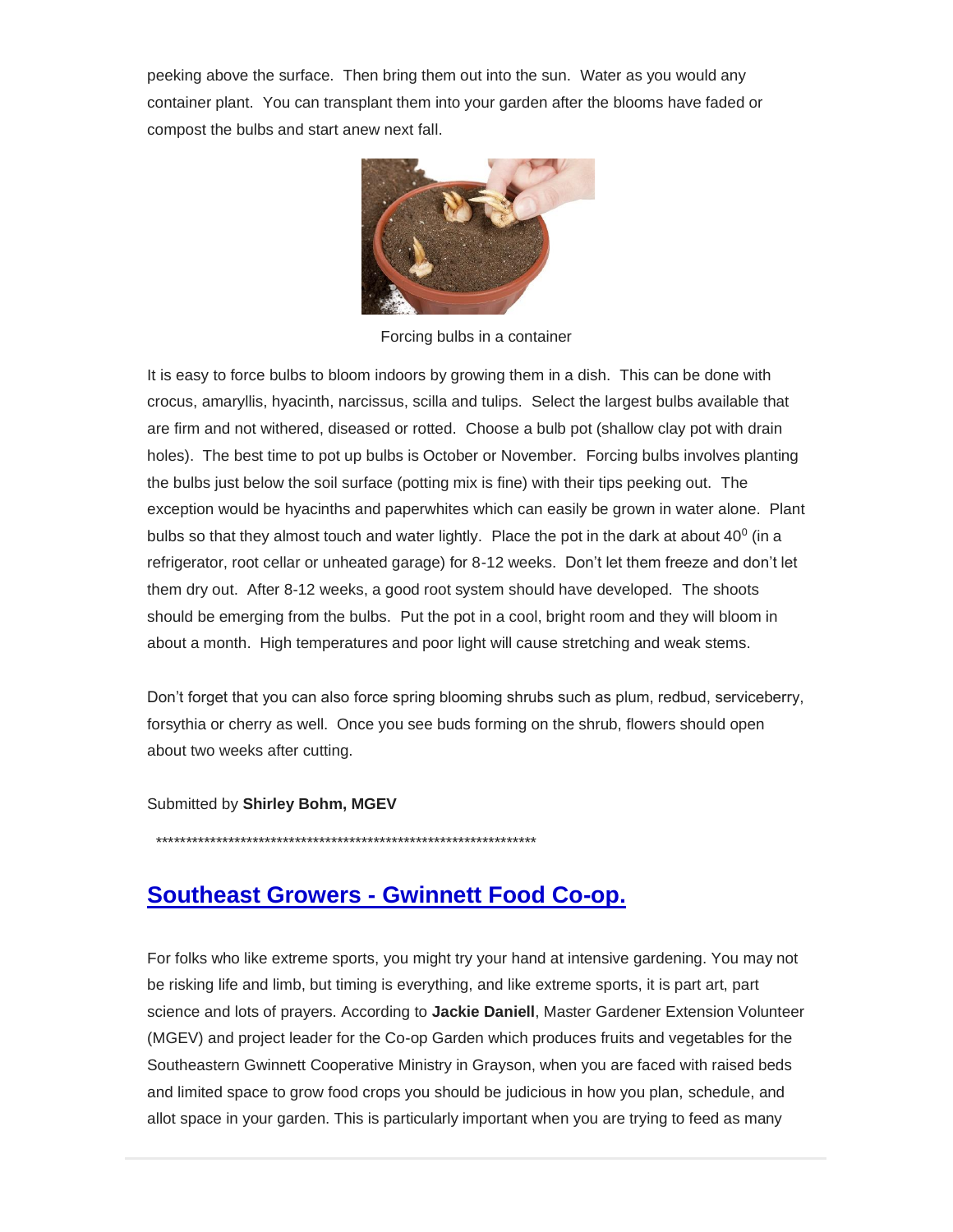people as possible with the resources at hand. In addition to space saving with plants growing closer together, if you know what plants get along together and enhance or antagonize one another's growth you can increase your food production with intercropping and side crops using companion planting.

This goes beyond just the basic rotation of crops and consideration for plant families. For example, everyone's favorite garden veggie is tomatoes, but if you time it right you can start a side crop of bulb onions before the tomatoes are planted, the onions will mature and can be harvested about the time the tomato plants are medium height/size, then start carrots as the new side crop all while waiting for your tomato crop to come in. If you have a square foot of space left, intercrop basil between several of the tomato plants. It will love the tomatoes, and the tomatoes will love it right back. Another great combination is okra with a side crop of bush beans, or radishes as a side crop to pole beans and cucumbers with beets and radishes on the side. You get the idea. Don't forget to add a few pollinator plants interspersed or at the end of the beds.

Since we live in the south you can at least get a second crop in before first frost if you start the first crop early enough but remember to rotate your crops. For instance, Irish potatoes were planted at the end of February and harvested at the end of May through the middle of June. The bed was then planted in July with okra which will produce until frost. The bed will then be planted with spinach, beets and carrots which are cool weather crops, and some can overwinter.

Although their space is limited, so far this year the 6-9 regular volunteers have harvested 1,144 pounds of fresh produce and probably more as of this publication date. Their regular workday is every Wednesday, but from June to October, Mondays and Fridays are also days when their help is needed. Currently there are a total of nine volunteers and includes: **Patsy Evans**, **Rob Cashbough**, **Ron Mertz** along with the Master Gardener Extension Volunteers (MGEV): **Ileen Meggison**, **Diane Krish**, **Peggy Moss**, **Janet Leutzinger**, **Gaye Bruce** and, of course **Jackie Daniell**, Project Leader. They are all watched over by a very laid-back golden retriever named **Master Dawson** also known as **"Garden Dog"** who loves to taste test all the vegetables except the eggplant. Volunteers who were present the day of the photo were **Ron Mertz, Ileen Meggison, Diane Krish,** and **Jackie Daniell**, and top dog in charge – **Master Dawson**.

The crop list is extensive: tomatoes, Irish potatoes, sweet potatoes, pole & bush beans, bell peppers, jalapeno peppers, banana peppers, green & bulb onions, cucumbers, asparagus, okra, summer squash, eggplant, radishes, carrots, beets, broccoli, cauliflower, kohlrabi, lettuce, spinach, kale, turnips, mustard greens, cabbage, collards, basil, and blackberries. This requires a lot of work from a core of volunteers.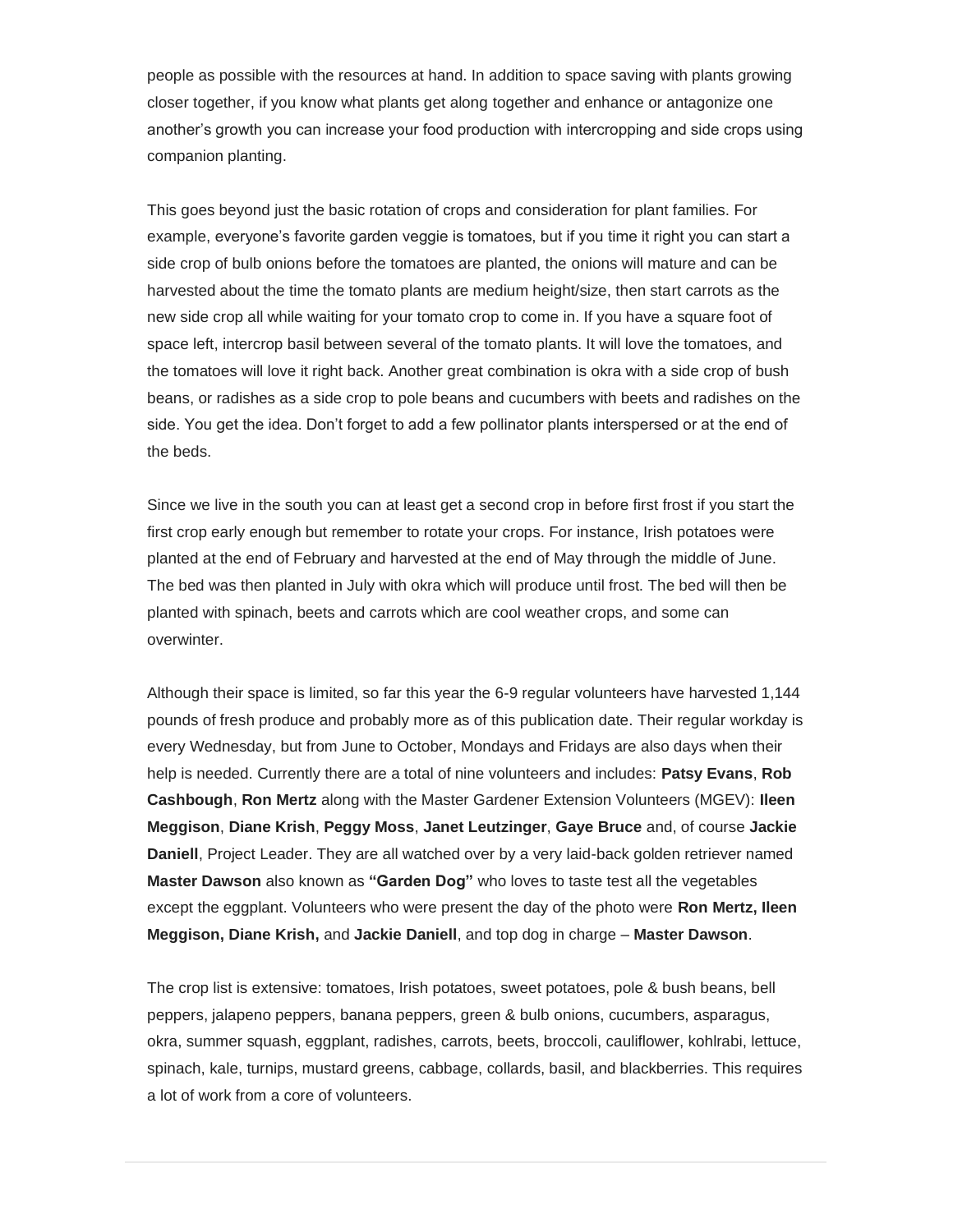For more information on the SE Gwinnett Cooperative Ministry which is a food bank and financial aid non-profi[t](mailto:segwinnettcoop.org) see their website at seqwinnettcoop.org

Written by **Margaret Molyson** and **Jackie Daniell** (taken from the GCMGA Facebook page)

\*\*\*\*\*\*\*\*\*\*\*\*\*\*\*\*\*\*\*\*\*\*\*\*\*\*\*\*\*\*\*\*\*\*\*\*\*\*\*\*\*\*\*\*\*\*\*\*\*\*\*\*\*\*\*\*\*\*\*\*\*\*\*



*Bit of Sunshine*

It's fall y'all! Time to incorporate some of that luscious fall produce into your dinner menus. Try these recipes and let me know what you think. If you have some good recipes for winter vegetables, send them in to share with everyone.

#### **Smashed Sweet Potatoes and Apples.**

Ingredients: 3 lbs. peeled, cubed, sweet potatoes 1 ½ lbs. peeled, cubed, tart apples 1 ½ c. unsweetened apple juice 1 bottle (12 oz.) light beer or additional apple juice 1 c. brown sugar 1 c. sour cream 2 T. butter Minced chives

Directions: Place potatoes and apples in a slow-cooker. Add apple juice and beer. Cook, covered, on low for 5-6 hrs. or until potatoes are tender. Drain and return them to the slowcooker. Add brown sugar, sour cream and butter. Mash potato mixture to reach desired consistency. Top with minced chives.

### **Acorn Squash with Cranberry Stuffing.**

Ingredients: 2 medium acorn squash ¼ c. chopped celery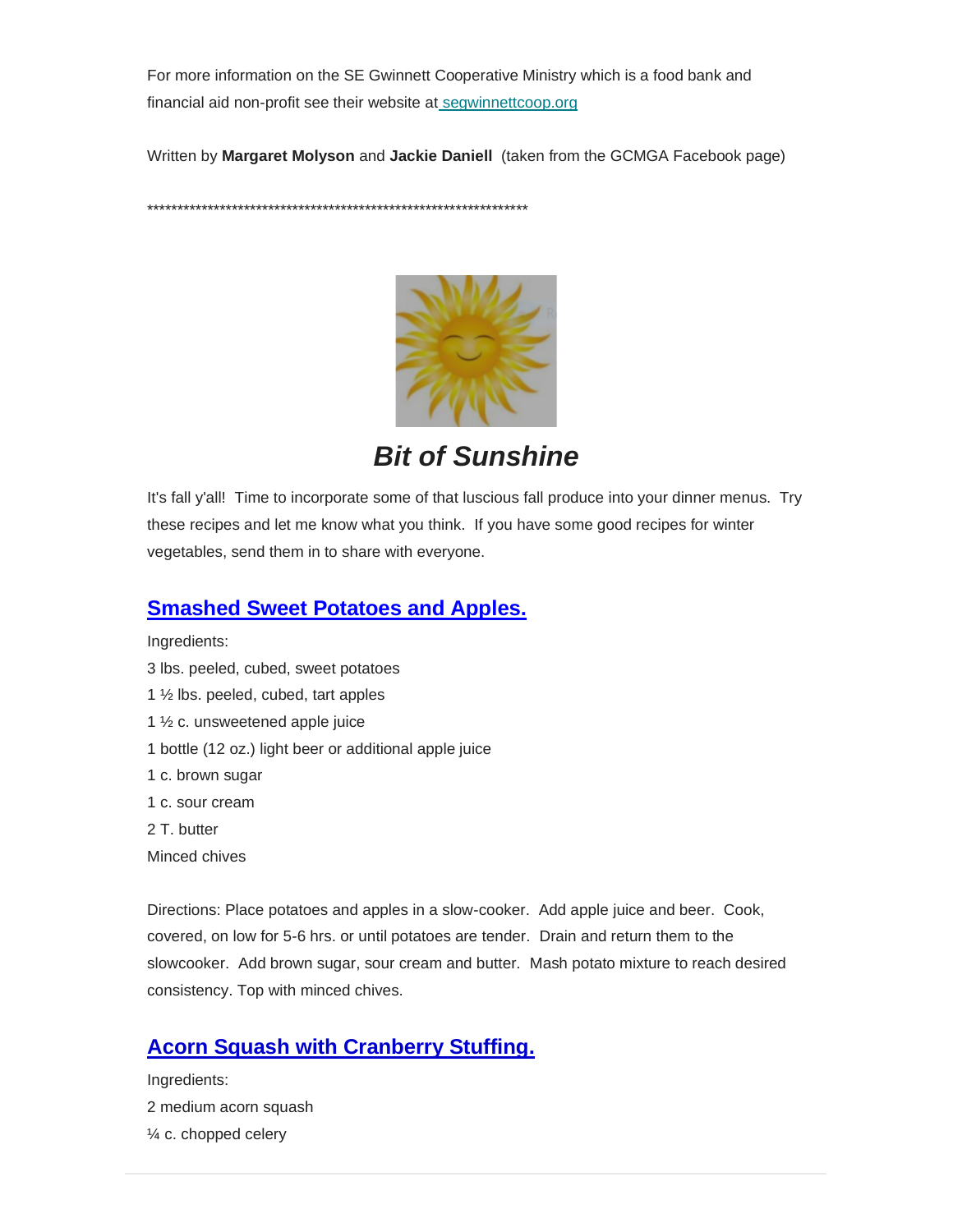- 2 T. chopped onion 2 T. butter 1 Granny Smith apple, peeled and chopped  $\frac{1}{2}$  t. salt ½ t. lemon juice 1/8 t. pepper 1 c. fresh or frozen cranberries ½ c. brown sugar
- 1 T. water

Directions: Cut squash in half and discard seeds. Cut a thin slice from the bottom of squash halves so they sit flat. Place squash, hollow side down in an ungreased baking dish. Add  $\frac{1}{2}$ inch water. Cover and bake at  $375^0$  for 45 minutes. Meanwhile in a small skillet, saute celery and onion in butter until tender. Add the apple, salt, lemon juice and pepper. Cook over medium-low heat until apple is tender, stirring occasionally. Stir in the cranberries, sugar and water. Cook and stir until berries pop and liquid is syrupy. Turn squash halves over. Fill with cranberry mixture. Cover and bake 10-15 minutes longer until squash is tender.

#### Did You Know?

- Why do some cactuses like Christmas Cactus have pink leaves? These pink leaves are likely due to stress such as a nutrient deficiency. Though Christmas Cactus likes to be pot-bound and needs minimal amounts of fertilizer, there is a point where fertilizing after flowering can be useful. Consider repotting to a slightly larger pot as well.
- Did your tuberous begonias put on a beautiful show this year? Save them by digging the tubers after a light frost. Allow them to dry for several days and then gently remove any excess soil and dried foliage. Pack the tubers in peat moss and store in a cool 50 degree location for the winter.
- Your compost pile will break down faster if you heat it up. Hot compost also kills weed seeds and many disease pathogens as well. Here are some easy ways to heat up your compost pile. After giving it a good watering, cover it with a plastic tarp. Add a layer of small branches (2" or less) to the middle of the pile to help provide oxygen. Cut up large pieces of vegetation before adding to the pile. Small stuff breaks down more rapidly. Large piles hold more heat so make the pile at least 3 ft. tall, wide and deep.
- Getting Christmas Cactus to bloom is easy if you follow these easy steps.
	- $\circ$  At 50-55<sup>0</sup> night temperatures, flower buds will form regardless of the day length for plants kept outside. Leave them outside during the fall and bring them in late October or November.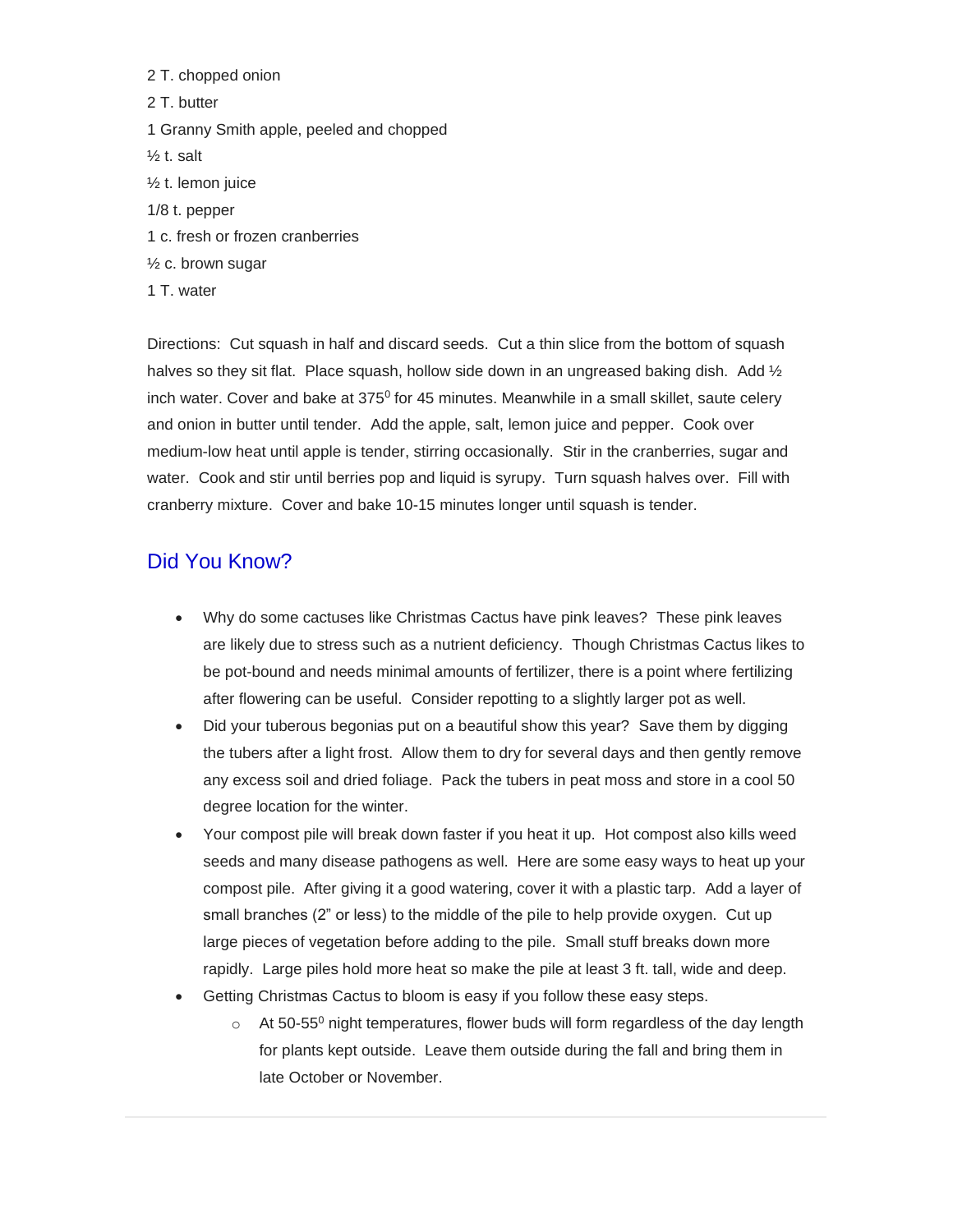- $\circ$  For inside plants, at 60-65<sup>0</sup> night temperatures, supply 13 uninterrupted hours of darkness each night such as an unused room or box inverted over the plant. Don't forget to move it back to indirect light the other 11 hours.
- $\circ$  Flower buds seldom form at night temperatures above 70<sup>0</sup>. After flower buds are well developed they will flower at normal house temperatures.
- Did you know that a single tree absorbs the  $CO<sub>2</sub>$  from 4 cars each year? That same tree will also supply enough oxygen for a family of four. Are you ready to plant a tree this fall, the best time to plant trees and shrubs?
- Do you know why pansies and other winter blooming annuals can survive freezing and come back to life, apparently without harm? The plant lowers the amount of water in its cells so there are few if any ice crystals form inside the cell where freezing damages cell walls.

#### **Helpful Hints.**

- Epsom salts, sulfur, potash and other soil amendments often come in paper bags or cardboard boxes that aren't the best containers for storage. It's easy for moisture to ruin the contents. Use your empty plastic detergent jugs to keep these products fresh and dry. Rinse them thoroughly and let them dry upside down for several weeks to make sure there is no residual moisture. Use a permanent marker to write the name of the product and directions for use on the outside of the container. That means it will take twice as much wood ash by weight as lime to cause the same pH change in the soil. But it is free if you use fireplace or firepit ashes. Just don't use ashes from burned charcoal briquets, painted or treated lumber. There is some nutritional value in wood ash but think of it more as a liming material than a fertilizer. Run a soil test every few years to make sure your pH is not out of line.
- Get your garden started for next year, either now or after your fall garden. Spread manure and leaves over the garden and till them under. This organic matter will make a big difference in the fertility, physical structure and water-holding capacity of the soil.
- Old potting mix makes great filler in the bottom of large containers. Just add 4-6 inches of new potting mix on top of the old. But if your container had lots of weeds or the plant had disease problems, it's best to dump the mix and start fresh.
- An easy technique to propagate certain plants is by layering. This fall, bend one or two young, healthy stems of woody shrubs to the ground. Wound the underside of the stem by cutting and removing a strip of the outer layer of bark. Bury the wounded part of the stem, cover it with soil and weight it down with a brick or stone. The stem will develop roots at the wound within 4-6 months. Then all you have to do is cut the rooted portion of the stem from the mother plant and transplant it. This works especially well with forsythia, azaleas, winter jasmine, fig, spirea and roses.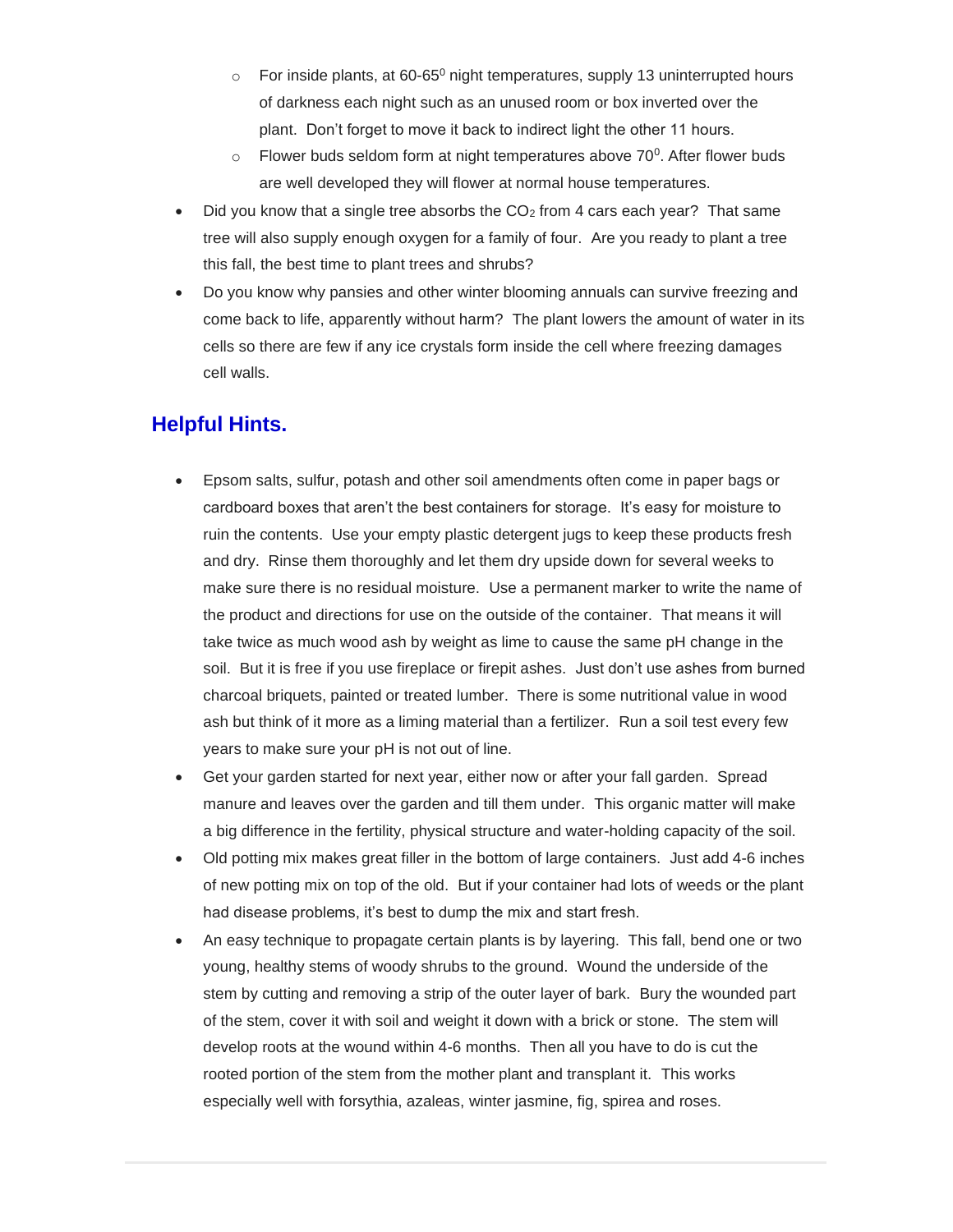## **Keep Us Laughing!**

- What kind of tree can you carry in your hand? A palm.
- The only way to ensure rain is to give your garden a good soaking.
- Loam wasn't built in a day.
- You are the kind of friend who would overlook my broken fence to admire my garden.
- What do you get if you divide the circumstance of a pumpkin by its diameter? Pumpkin pi.
- In every gardener, there is a child who believes in the seed fairy.
- What you need to be a gardener is a cast-iron back with a hinge in it.
- If life deals you lemons, make lemonade. If it deals you tomatoes make Bloody Marys.

#### **Test your gardening knowledge.**

Here are some definitions. Fill in the blank with the term that is being defined. The correct answers are at the bottom.

- 1. \_\_\_\_\_\_\_ is the process of starting seed potatoes sprouting about 4-6 weeks before planting them.
- 2. **\_\_\_\_\_\_** is a pigment that lets a plant know when it's time for a seed to germinate, when to set flower buds and when to drop its leaves.
- 3. \_\_\_\_\_\_\_ is a raised garden bed that is built from the bottom up using logs, sticks, branches, wood chips, and manure then topped off with compost or topsoil.
- 4. \_\_\_\_\_\_\_ is the artificial cultivation of worms who convert kitchen waste and other garbage into usable compost (castings) for the garden.
- 5. \_\_\_\_\_\_\_ are microscopic fungi that attach to plant roots and help the plant gather, absorb and break down nutrients.
- 6. \_\_\_\_\_\_\_ occurs when plants release compounds that repel or inhibit growth of other plant life.
- 7. \_\_\_\_\_\_\_ is a proliferation of bright red shoots, commonly on roses, resulting from a viral disease called rose rosette disease.
- 8. \_\_\_\_\_\_\_ is a vining plant, also called passion flower, with exotic purple flowers and oval green fruit that is the host plant to the gulf fritillary butterfly.
- 9. \_\_\_\_\_\_\_\_ is the intentional weakening of the seed coating by nicking, breaking, softening or other means to speed up germination.
- 10. \_\_\_\_\_\_\_ is a type of charcoal made by heating biomass without air using a process called pyrolysis which creates a very stable, porous, carbon-rich soil amendment.